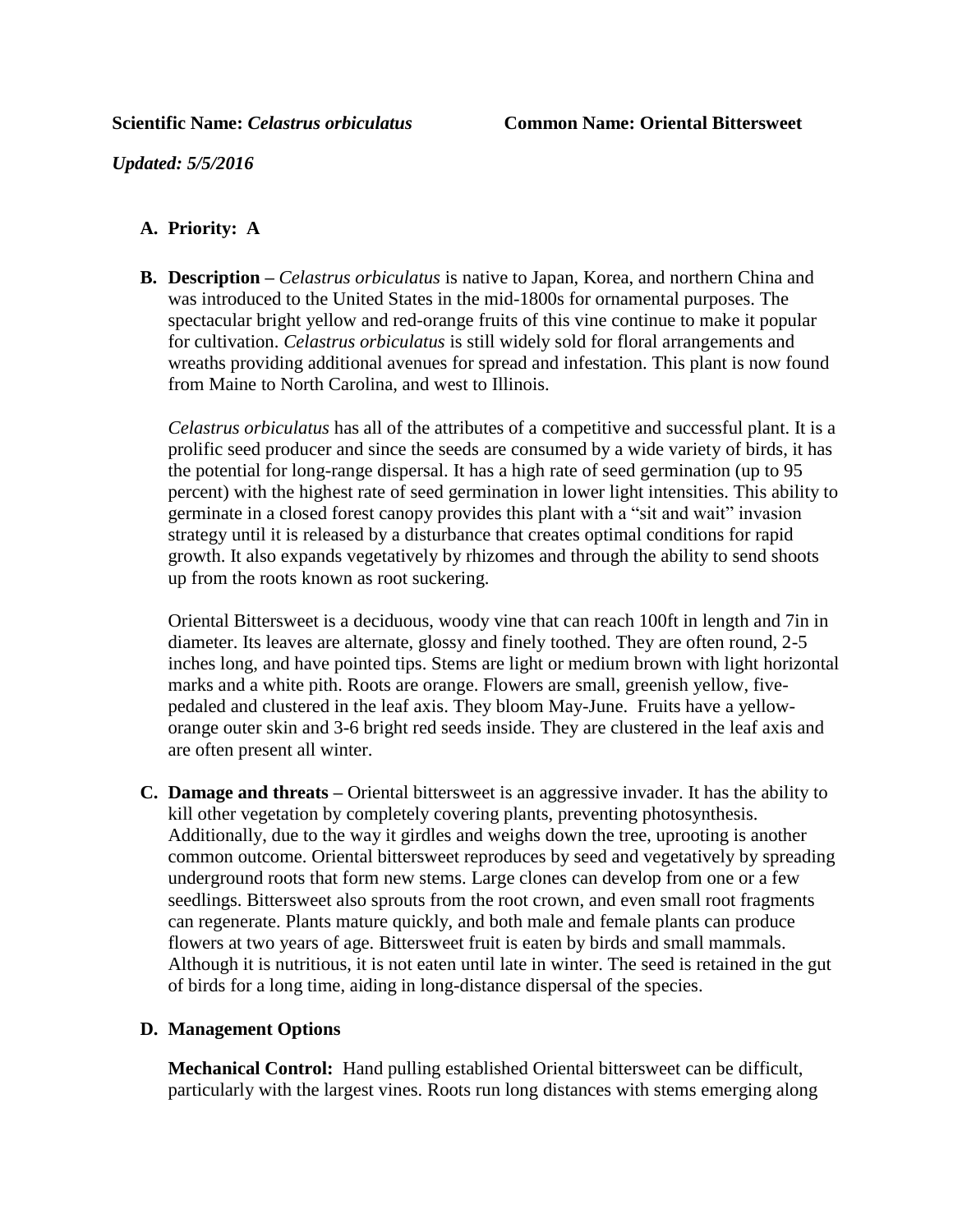the way, even in young plants. It can be hard to remove most of the root, especially in some soils. Repeated hand pulling in an area will eventually achieve control, but requires commitment and follow through. Oriental bittersweet seedlings are easiest to remove when the soil is moist and the population is small. Pull steadily and slowly to minimize soil disturbance and tamp down the soil afterwards. In small infestations, larger plants can also be removed by digging if care is taken to remove all roots. This is not practical for larger infestations, however. It is important to verify whether young shoots are actually seedlings or sprouts from an established plant with extensive roots. If it is the latter, chemical control methods should be used if the entire plant cannot be readily removed by digging. Once the initial bittersweet infestation is eradicated, hand pulling may be used to remove seedlings discovered during routine monitoring. All pulled material needs to be bagged and removed to prevent vegetative regeneration. For control of more established populations of bittersweet, use a chemical control method.

**Chemical Control:** Use of a systematic herbicide is the best option to control Oriental Bittersweet. We recommend using aquatic formulations of herbicides in this region to limit potentially unwanted effects to the surrounding environment. More details provided in the management techniques below.

- **a. Foliar Spray –** This method involves spraying a dilute herbicide directly onto the plants leaves. Application needs to occur when foliage is present, sometime between full leaf and the onset of fall for full effectiveness. Caution should be taken when applying herbicide with this method as non-target plants can easily be killed by drift or overspray. Application should cover at least 80% of the leaves. To treat Oriental Bittersweet, use a 2-4% solution of aquatic triclopyr in water with a 0.5% non-ionic surfactant and apply directly to leaves until just before runoff. Air temperatures must be above 65 degrees and winds should be lower than 5 mph.
- **b. Cut Stump** This method involves cutting the vine as close to  $\frac{3}{4}$  of an inch from the ground as possible (no more than 5in.) and immediately applying a systematic herbicide. If the vine is climbing cut it again 2-3 feet up so there is a large gap between the vines on the tree and those on the ground. It is best to use this method between summer and fall, but it may be used as long as the ground is not frozen. To treat using this method, apply a 50% formulation of aquatic glyphosate or triclopyr directly to the cut stump.
- **c. Basal Bark** Basal bark treatment can be used on stems that are less than one inch in diameter at any time of year except during heavy sap flow in spring. It should not be used when snow or water prevent herbicide from being applied at the ground level or when stems are saturated. It is most useful during the dormant season. This method should be used judiciously since it takes a lot of chemical and can result in overspray. Apply a solution of 25 percent triclopyr and 75 percent mineral oil to the basal parts of the tree to a height of 12 to 16 inches from the ground. All treatments should be followed up the next year to monitor and control basal sprouts and root suckers.